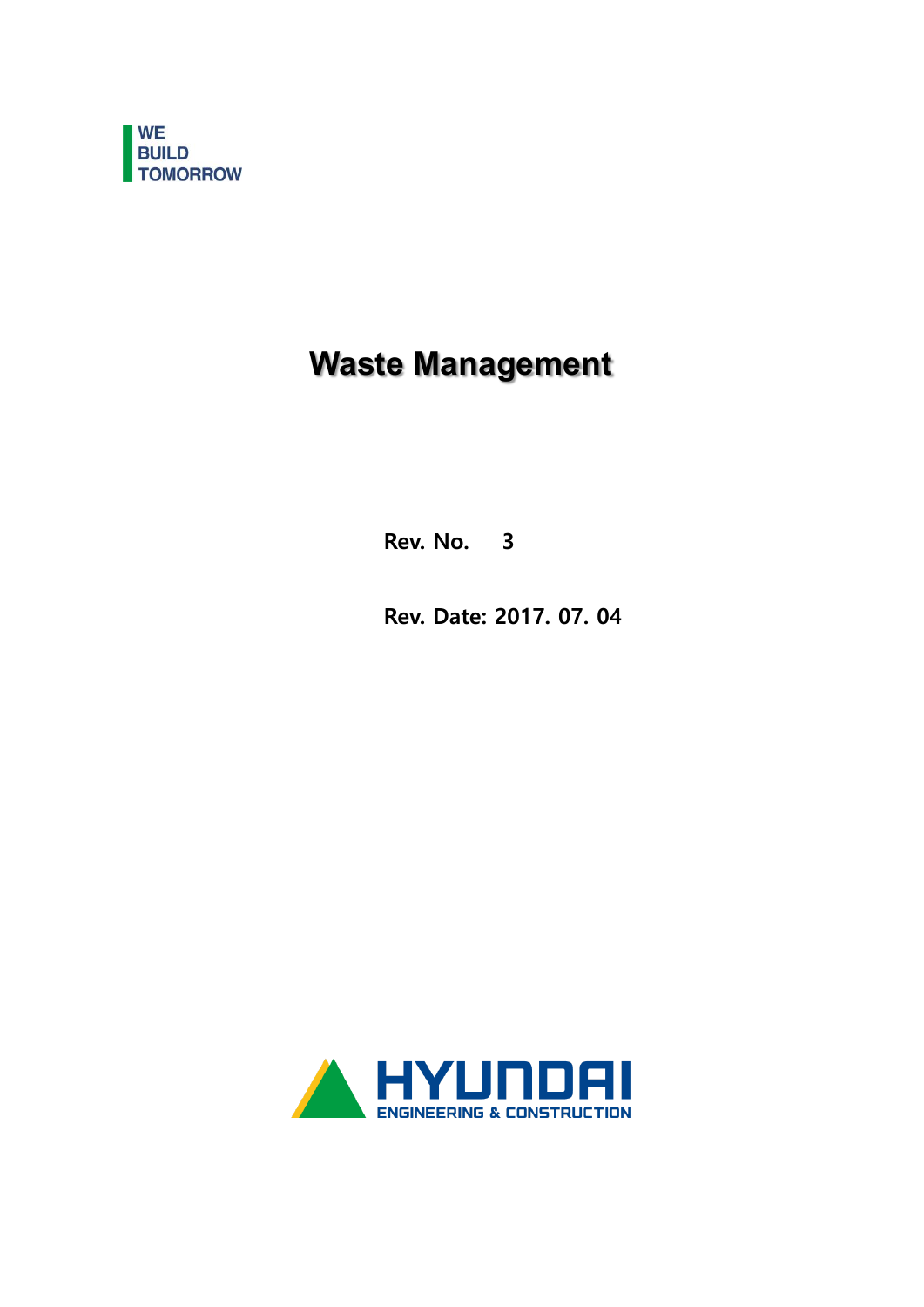|             | <b>Revision Control Table</b> |                                                                                                                                                                                                                                                                                     |         |  |  |  |  |  |
|-------------|-------------------------------|-------------------------------------------------------------------------------------------------------------------------------------------------------------------------------------------------------------------------------------------------------------------------------------|---------|--|--|--|--|--|
| Rev. Date   | Rev. No.                      | Description of Revision                                                                                                                                                                                                                                                             | Remarks |  |  |  |  |  |
| 4 Jul 2017  | 3                             | Fourth Issue                                                                                                                                                                                                                                                                        |         |  |  |  |  |  |
|             |                               | All Corporate Standard Nos. were updated in this<br>procedure                                                                                                                                                                                                                       |         |  |  |  |  |  |
|             |                               | Annex 8.5 Waste Management Flowchart was<br>added                                                                                                                                                                                                                                   |         |  |  |  |  |  |
| 1 Dec 2015  | 2                             | Third Issue                                                                                                                                                                                                                                                                         |         |  |  |  |  |  |
|             |                               | Rev. Date for Second Issue was corrected in the<br><b>Revision Table</b>                                                                                                                                                                                                            |         |  |  |  |  |  |
|             |                               | All words with underline, underlines were<br>removed                                                                                                                                                                                                                                |         |  |  |  |  |  |
|             |                               | Section 4 Responsibility was changed to<br>"Responsibilities"                                                                                                                                                                                                                       |         |  |  |  |  |  |
|             |                               | Subsection 4.2 Administration Manager "5)<br>Coordinate with Project HSE Manager was<br>added"                                                                                                                                                                                      |         |  |  |  |  |  |
|             |                               | Subsection 4.3 "Project Control Manager" was<br>added                                                                                                                                                                                                                               |         |  |  |  |  |  |
|             |                               | Subsection 4.5 Project HSE Manager "5)<br>Coordinate with Administration Manager was<br>added"                                                                                                                                                                                      |         |  |  |  |  |  |
|             |                               | Subsection 5.7.2 was rephrased                                                                                                                                                                                                                                                      |         |  |  |  |  |  |
|             |                               | Section 6 was changed and renamed "Waste<br>Specific Control Action" including Subsections                                                                                                                                                                                          |         |  |  |  |  |  |
|             |                               | Section 7 was changed and renamed<br>"References"                                                                                                                                                                                                                                   |         |  |  |  |  |  |
|             |                               | Section 8 was changed and renamed "Annex"                                                                                                                                                                                                                                           |         |  |  |  |  |  |
|             |                               | Annex 8.4 "Improvement Scheme of<br>Environmental Work R&R" was added                                                                                                                                                                                                               |         |  |  |  |  |  |
| 16 Oct 2014 | 1                             | Second Issue                                                                                                                                                                                                                                                                        |         |  |  |  |  |  |
|             |                               | The Standard No. was changed from "HTS-SCS-<br>HSEI-EH-02" to "HTS-SCS-HSEI-EH-12".                                                                                                                                                                                                 |         |  |  |  |  |  |
|             |                               | The word "ANJU" was changed to "HSEI" on this<br>procedure.                                                                                                                                                                                                                         |         |  |  |  |  |  |
|             |                               | Section 3 "Terms & Definitions" was added and<br>following Subsection of terms was inserted with<br>its respective definitions:<br>Subsection 3.1 "Hazardous Waste";<br>Subsection 3.2 "Non-Hazardous Waste";<br>Subsection 3.3 "Municipal Waste";<br>Subsection 3.4 "Inert Waste". |         |  |  |  |  |  |

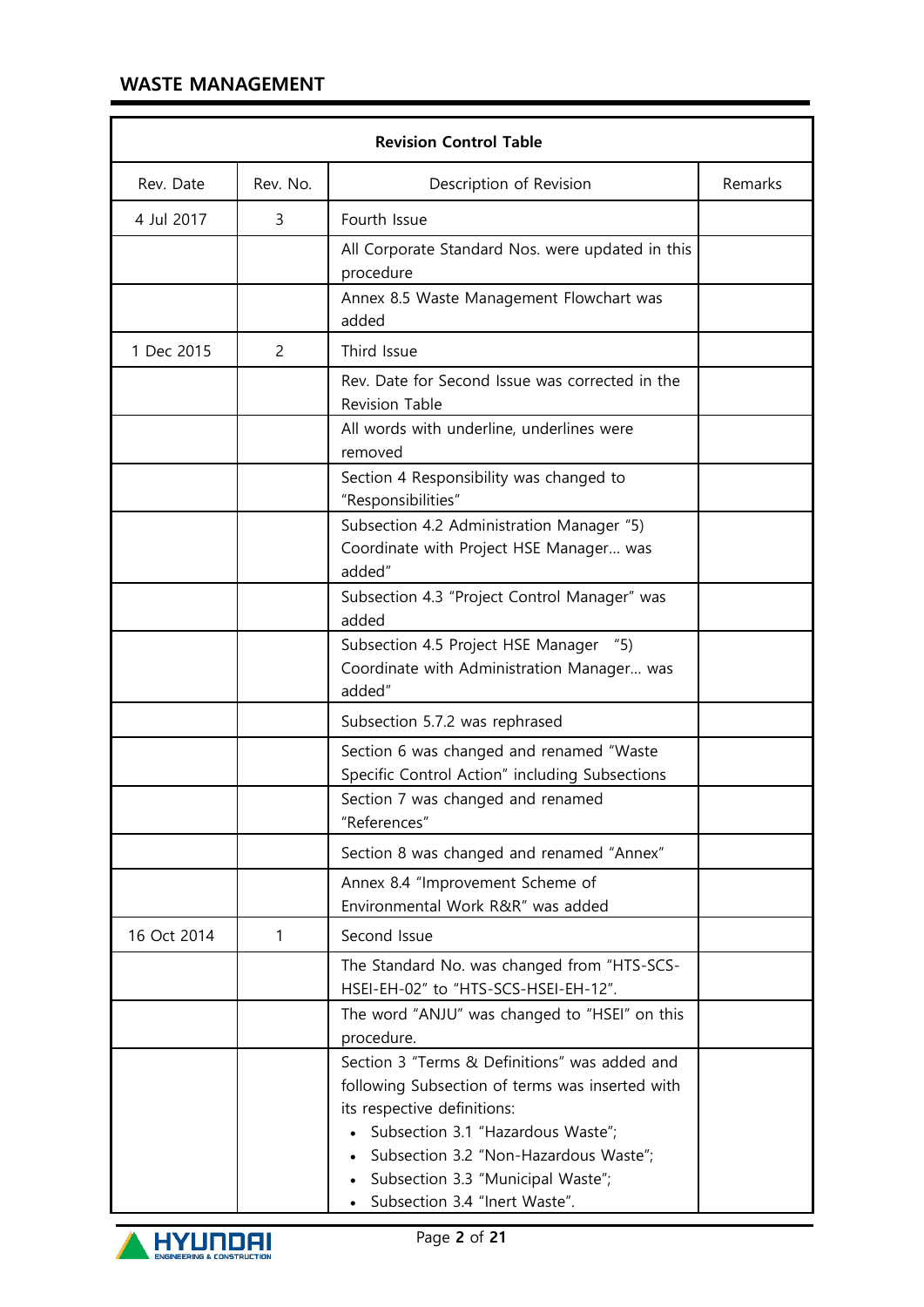| <b>Revision Control Table</b> |          |                                                                                                                                                                                                                                                                                                                                                                                                                                                                                                                                                                                                                                                       |         |  |  |  |  |
|-------------------------------|----------|-------------------------------------------------------------------------------------------------------------------------------------------------------------------------------------------------------------------------------------------------------------------------------------------------------------------------------------------------------------------------------------------------------------------------------------------------------------------------------------------------------------------------------------------------------------------------------------------------------------------------------------------------------|---------|--|--|--|--|
| Rev. Date                     | Rev. No. | Description of Revision                                                                                                                                                                                                                                                                                                                                                                                                                                                                                                                                                                                                                               | Remarks |  |  |  |  |
|                               |          | The following Subsections were added with its<br>respective responsibilities:<br>Subsection 4.1 "Project Manager";<br>Subsection 4.2 "Administration Manager",<br>Subsection 4.2 "Construction Manager";<br>Subsection 4.5 "Sub-contractors".                                                                                                                                                                                                                                                                                                                                                                                                         |         |  |  |  |  |
|                               |          | Subsection 4.3 "Project HSE Manager" No. 1), 2)<br>& 4) responsibility was added.                                                                                                                                                                                                                                                                                                                                                                                                                                                                                                                                                                     |         |  |  |  |  |
|                               |          | The following Subsections were added with its<br>respective instructions:<br>Subsection 5.1 "Waste Identification and<br>Classification";<br>Subsection 5.1.1 "Class I (Hazardous Waste)";<br>Subsection 5.1.2 "Class II (Biodegradable or<br>Chemically Decomposable Waste)';<br>Subsection 5.1.3 "Class III (Non-Hazardous-<br>Inert Waste)";<br>Subsection 5.2 "Waste Segregation";<br>Subsection 5.3 "Waste Labeling and<br>Signage";<br>Subsection 5.4 "Waste Temporary Storage";<br>Subsection 5.5 "Waste Disposal",<br>Subsection 5.6 "Waste Recycle/Reuse";<br>Subsection 5.7 "Training and<br>Communication";<br>• Subsection 5.8 "Records". |         |  |  |  |  |
|                               |          | The following Annexes were reformatted:<br>Annex 7.1 "Waste Log (Non-Hazardous<br>Waste)';<br>Annex 7.2 "Waste Log (Hazardous Waste)";<br>Annex 7.3 "Hazardous Waste Log (Non-<br>Hazardous Waste)".                                                                                                                                                                                                                                                                                                                                                                                                                                                  |         |  |  |  |  |
|                               |          | Appendix 8 and following Subsections were<br>added with its respective specific instructions:<br>Subsection 8.1 "Waste Specific Control<br>Actions";<br>Subsection 8.1.1 "Excavated Inert Materials";<br>Subsection 8.1.2 "Construction and<br>Demolition Waste";<br>Subsection 8.1.3 "Waste from Vessels<br>(Dredgers, Barges, Boats, etc.)";<br>Subsection 8.1.4 "Hazardous Waste";<br>Subsection 8.1.5 "Medical Waste";                                                                                                                                                                                                                            |         |  |  |  |  |

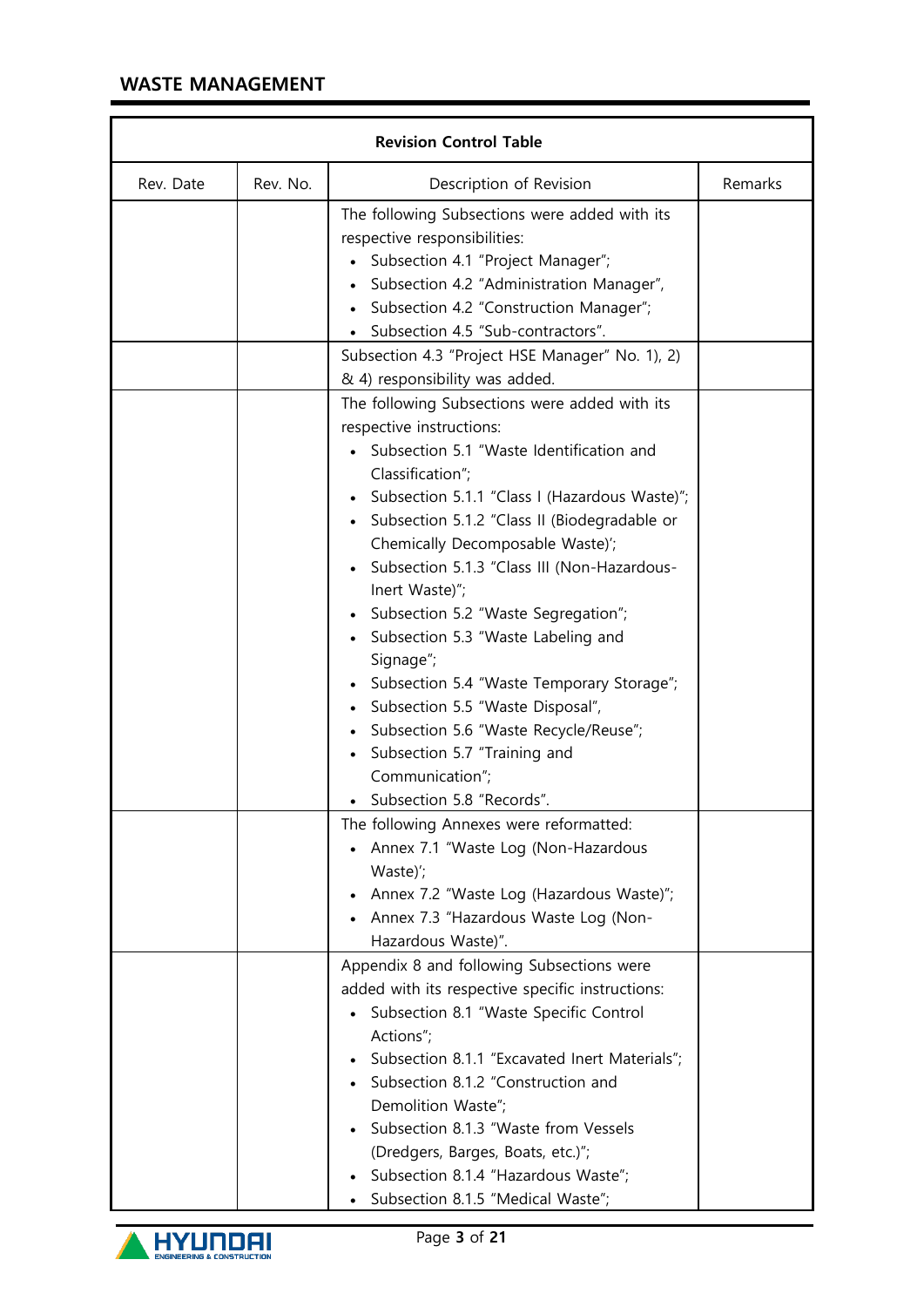| <b>Revision Control Table</b> |          |                                                                                   |         |  |  |  |
|-------------------------------|----------|-----------------------------------------------------------------------------------|---------|--|--|--|
| Rev. Date                     | Rev. No. | Description of Revision                                                           | Remarks |  |  |  |
|                               |          | • Subsection 8.1.6 "Food (Catering) Waste";<br>Subsection 8.1.7 "General Refuse". |         |  |  |  |
| 10 Apr 2000                   |          | First Issue                                                                       |         |  |  |  |

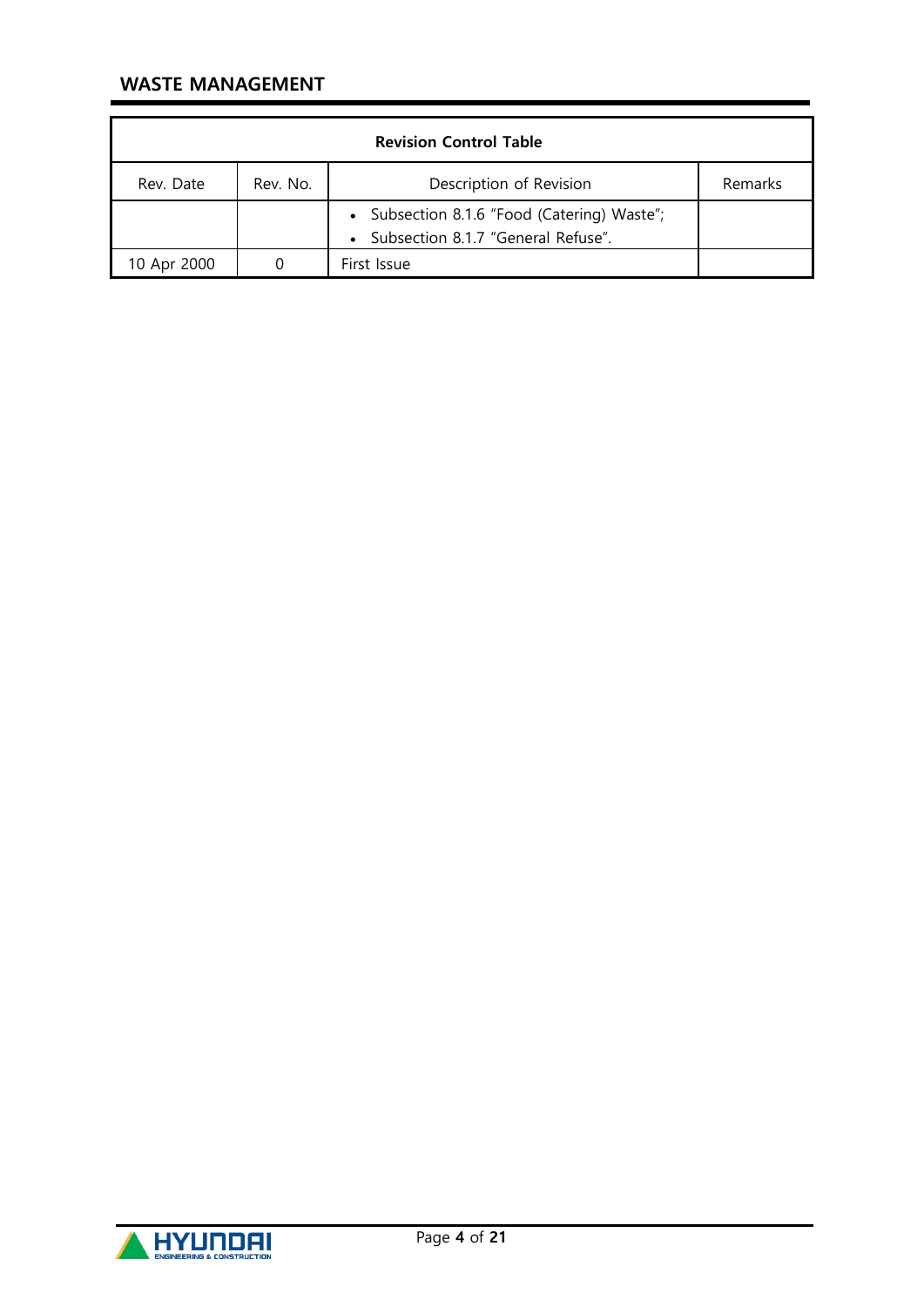# **TABLE OF CONTENTS**

| 1. |      |       |  |  |  |  |  |  |
|----|------|-------|--|--|--|--|--|--|
| 2. |      |       |  |  |  |  |  |  |
| 3. |      |       |  |  |  |  |  |  |
| 4. |      |       |  |  |  |  |  |  |
|    | 4.1  |       |  |  |  |  |  |  |
|    | 4.2  |       |  |  |  |  |  |  |
|    | 4.3  |       |  |  |  |  |  |  |
|    | 4.4  |       |  |  |  |  |  |  |
|    | 4.5  |       |  |  |  |  |  |  |
|    | 4.6  |       |  |  |  |  |  |  |
| 5. |      |       |  |  |  |  |  |  |
|    | 5.1  |       |  |  |  |  |  |  |
|    |      | 5.1.1 |  |  |  |  |  |  |
|    |      | 5.1.2 |  |  |  |  |  |  |
|    |      | 5.1.3 |  |  |  |  |  |  |
|    | 5.2  |       |  |  |  |  |  |  |
|    | 5.3  |       |  |  |  |  |  |  |
|    | 5.4  |       |  |  |  |  |  |  |
|    | 5.5  |       |  |  |  |  |  |  |
|    | 5.6  |       |  |  |  |  |  |  |
|    | 5.7  |       |  |  |  |  |  |  |
|    | 5.8  |       |  |  |  |  |  |  |
| 6. |      |       |  |  |  |  |  |  |
|    | 6.1. |       |  |  |  |  |  |  |
|    | 6.2. |       |  |  |  |  |  |  |
|    | 6.3. |       |  |  |  |  |  |  |
|    | 6.4. |       |  |  |  |  |  |  |
|    | 6.5. |       |  |  |  |  |  |  |
|    | 6.6. |       |  |  |  |  |  |  |
|    | 6.7. |       |  |  |  |  |  |  |

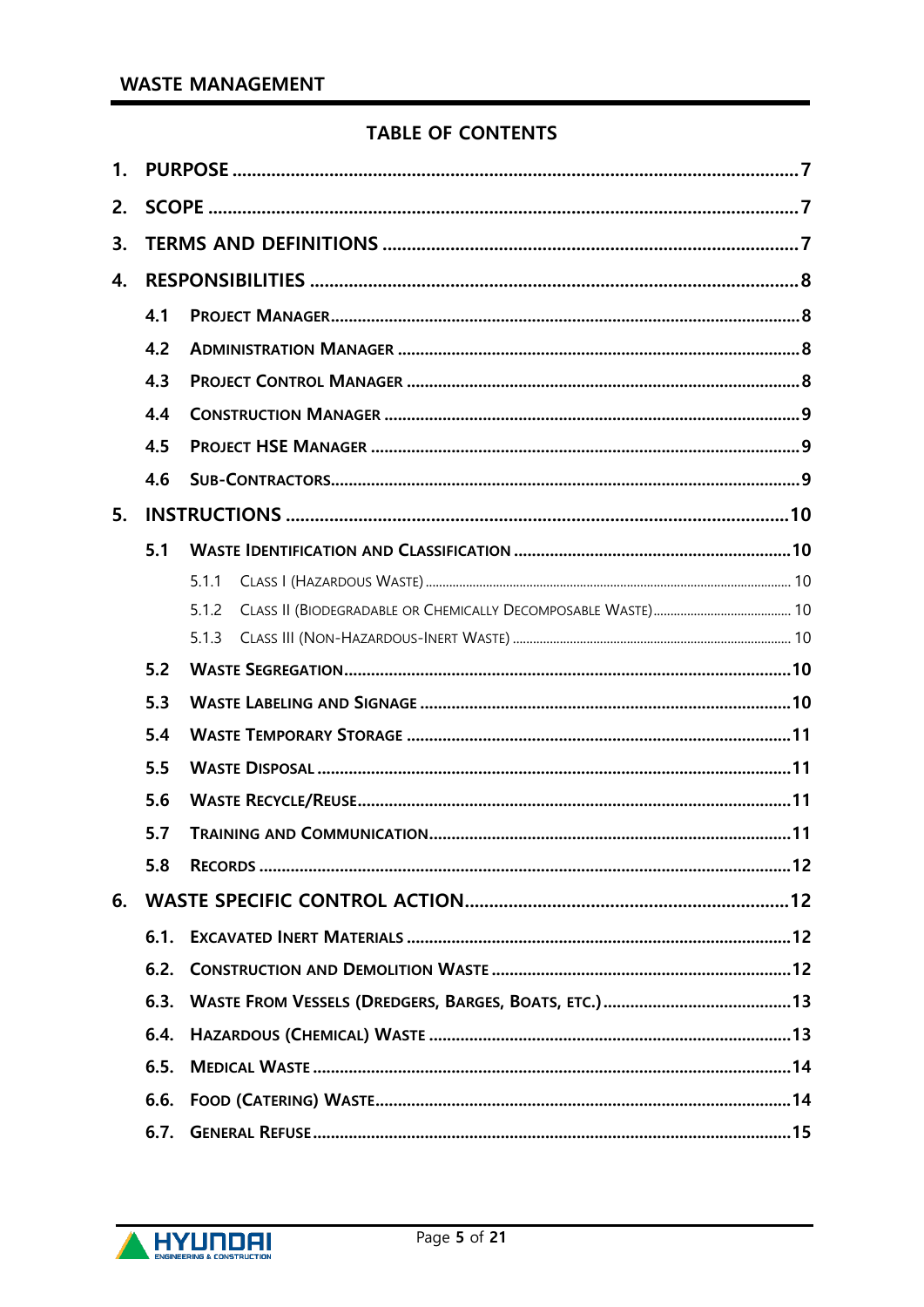| [ANNEX 8.4] IMPROVEMENT SCHEME OF ENVIRONMENTAL WORK R&R 19 |  |
|-------------------------------------------------------------|--|
|                                                             |  |

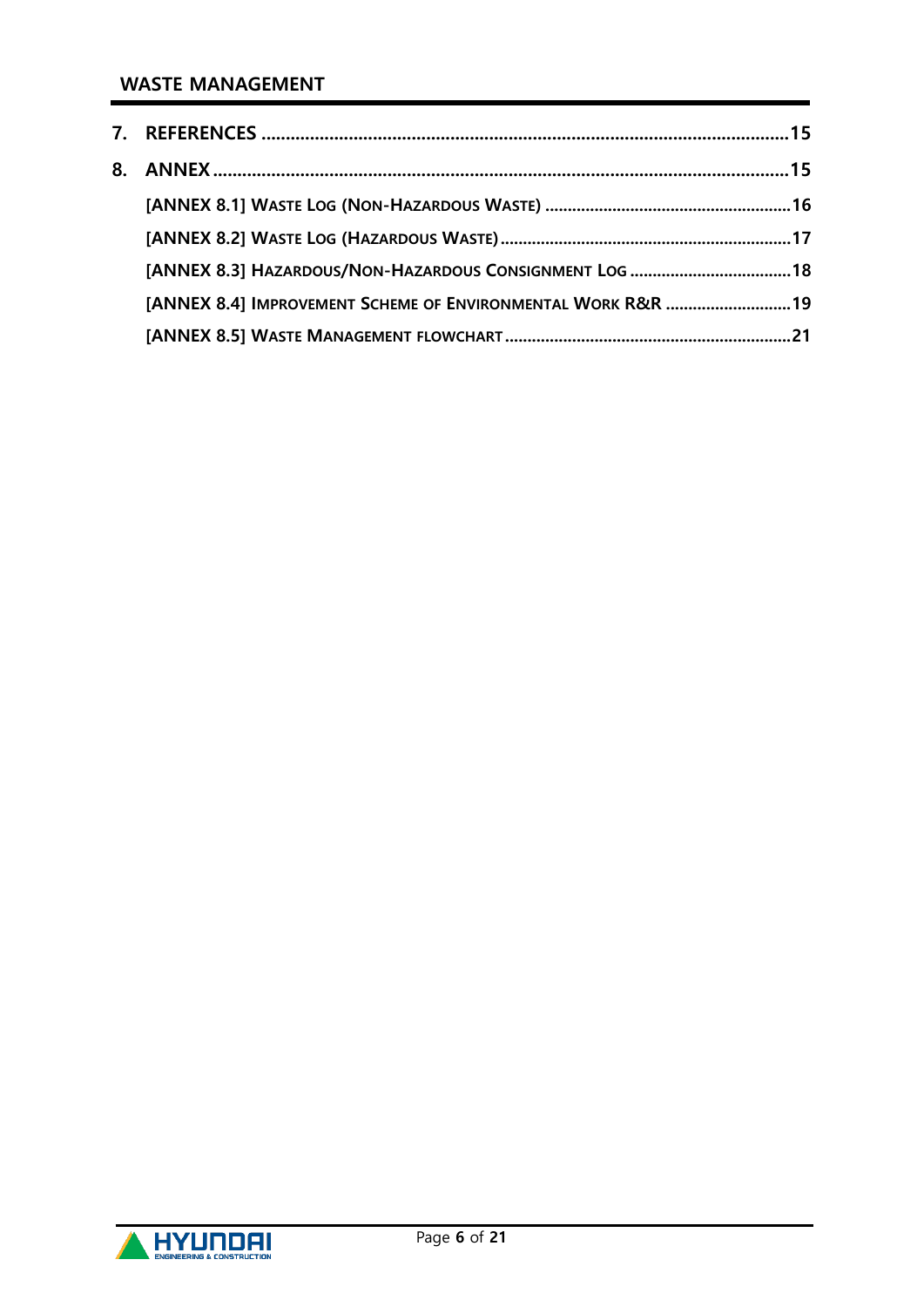## <span id="page-6-0"></span>1. PURPOSE

This procedure has been developed to outline the requirements for managing and controlling the waste management systems to be applied on HDEC Projects.

# <span id="page-6-1"></span>2. SCOPE

To be used by members of the HDEC Project Management Team, Supervisors and Subcontractors responsible for monitoring and controlling construction waste disposal to ensure compliance with this procedure.

## <span id="page-6-2"></span>3. TERMS AND DEFINITIONS

#### 3.1 WASTE

A waste is any refuse, garbage, other discarded materials or waste including any solids, semisolids, liquid material resulting from industrial, commercial or community activities which are discarded, removed or intended to be discarded.

#### 3.2 HAZARDOUS WASTE

A waste which is considered a hazard to health, safety and environment due to its characteristics of ignitability, corrosiveness, reactivity, toxicity, radioactivity, infectiousness and/or mutagenesis. Include chemical waste either liquid or solid including oils, grease or other hydrocarbon based materials.

#### 3.3 NON-HAZARDOUS WASTE

A waste which does not pose a hazard to health, safety and environment and do not possess any of the characteristics above the applicable regulatory criteria defining hazardous waste. Examples include solid, liquid, semi-liquid, or contained gaseous materials or waste resulting from industrial operations, water supply facilities or waste water treatment facilities.

#### 3.4 MUNICIPAL WASTE

Waste resulting from the operation of residential, commercial or industrial establishment and from community activities. Municipal waste include food waste, gardening debris, refuse, and lunch room garbage, office waste and other decomposable materials.

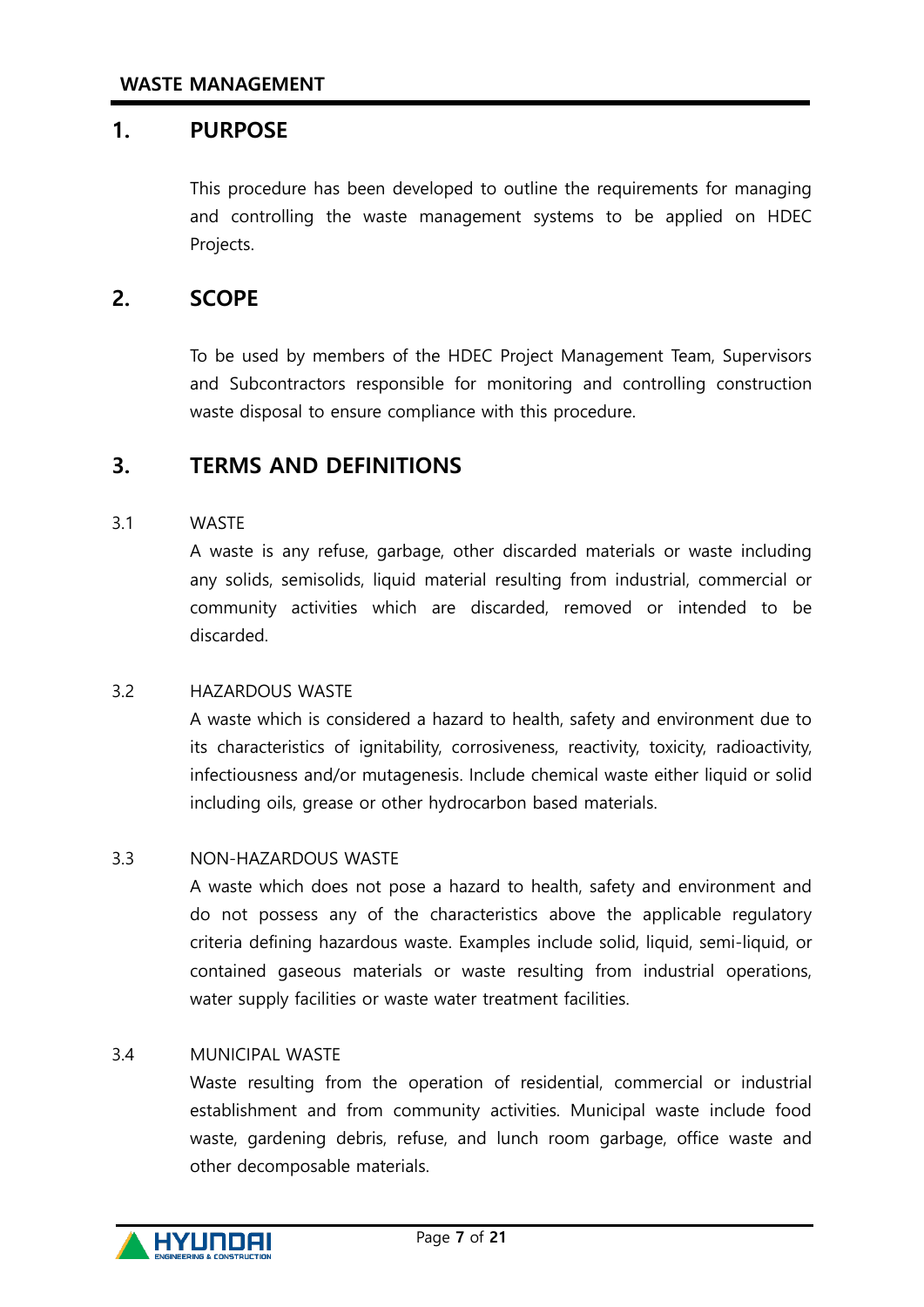## 3.5 INERT WASTE

Waste which is not biologically or chemically react in natural environment. Examples include glass, concrete, brick, metal, insulation and most plastics and rubber products.

# <span id="page-7-0"></span>4. RESPONSIBILITIES

HDEC has a detailed roles and responsibilities of Environmental Work (Refer to Annex 8.4 Improvement Scheme of Environmental Work R&R)

## <span id="page-7-1"></span>4.1 PROJECT MANAGER

- 1) Ensure the implementation of the procedure.
- 2) Ensure the available resources required for implementing this procedure effectively.

#### <span id="page-7-2"></span>4.2 ADMINISTRATION MANAGER

- 1) Ensure to select waste contractor and its contract according to the quotations.
- 2) Ensure to calculate waste handling amount according to the waste contract amount.
- 3) Ensure to confirm and execute waste handling amounts.
- 4) Ensure to deduct the handling amount accounted for the waste generated by Sub-Contractors.
- 5) Coordinate with Project HSE Manager, if project requires periodic reporting on amount of waste generated and disposal.

#### <span id="page-7-3"></span>4.3 PROJECT CONTROL MANAGER

- 1) Responsible in applying Government permits for Dust, Noise, Waste, Sewage Treatment facilities, works related to environmental system, etc.
- 2) Report to Project Manager the permits that are approved by the government.
- 3) Coordinate and inform Project HSE Manager with regards to approved related permits for HSE.

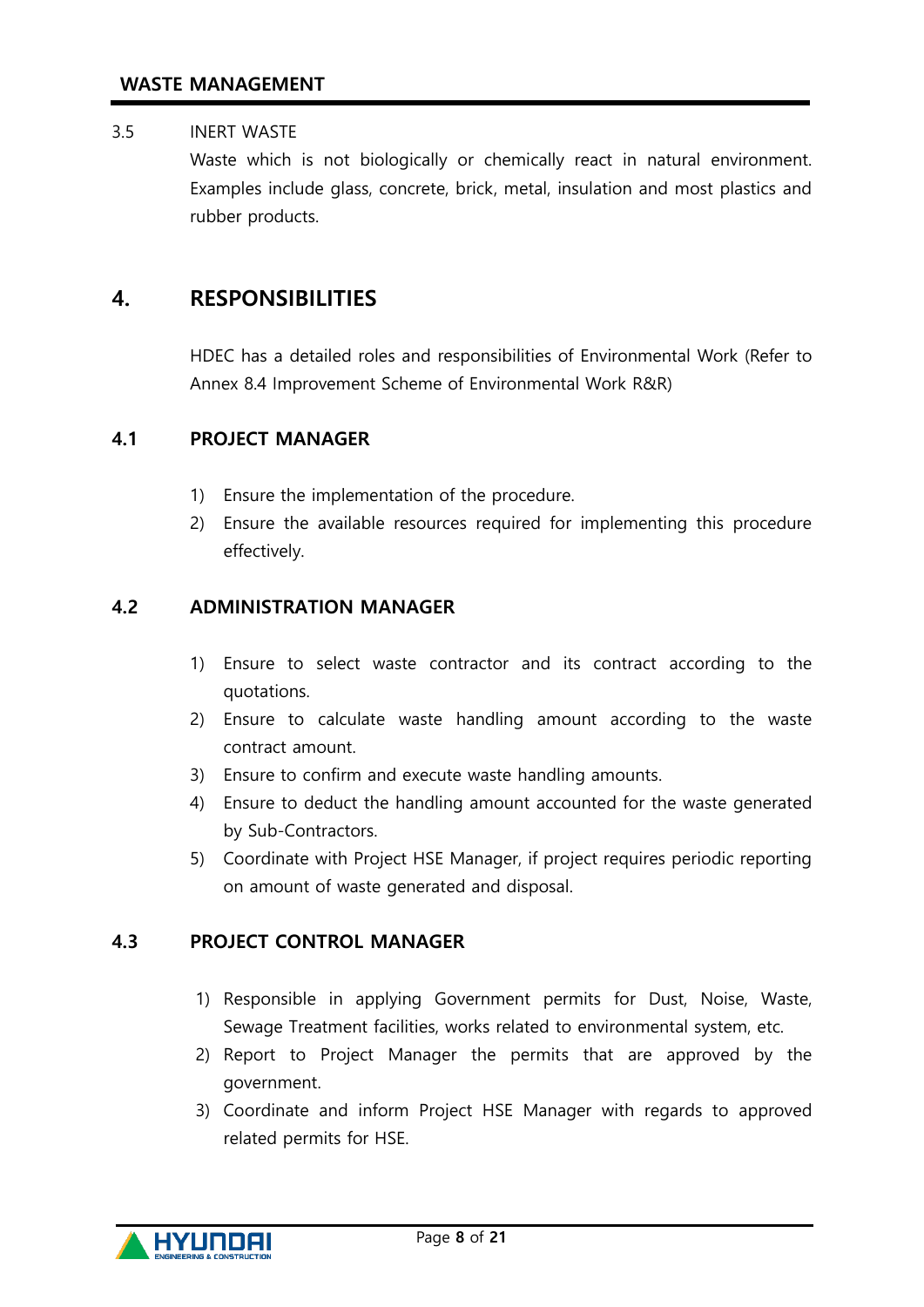#### <span id="page-8-0"></span>4.4 CONSTRUCTION MANAGER

- 1) Ensure that all personnel involved in construction activities are adequately trained and informed of the requirements of this Plan.
- 2) Monitor the implementation of this procedure coordinate with HSE department for solving any coming out anomalies.
- 3) Manage Sub-Contractor's waste disposal amount and request deduction consent paper.

#### <span id="page-8-1"></span>4.5 PROJECT HSE MANAGER

- 1) Responsible in giving advice to Project Manager on proper management and disposal of waste.
- 2) Responsible for the implementation of this procedure and that suitable arrangement, including subcontractors are in place to ensure the consignment and disposal of waste material.
- 3) Daily monitor site conditions to ensure that waste management actions are implemented and records are maintained and up to date.
- 4) Ensure that waste material removed from site is reaching the landfill area or incineration facility and is not being 'fly tipped' or causing environmental damage.
- 5) Inform Project Manager if there are any major queries from Client and local authorities.
- 6) Coordinate with Administration Manager, Project Control Manager, and Construction Manager if project requires periodic reporting on amount of waste generated, no. of approved government permits, etc.

#### <span id="page-8-2"></span>4.6 SUB-CONTRACTORS

Sub-Contractors including their sub-contractors are wholly responsible for ensuring that the arrangements provided for onsite are being followed and adhered to. They will specifically:

- 1) Assign responsibility within their origination for the control and elimination of waste material.
- 2) Monitor and maintain an audit trail of the arrangements in place for controlling waste management.
- 3) Responsible to store/segregate/dispose waste properly on site.

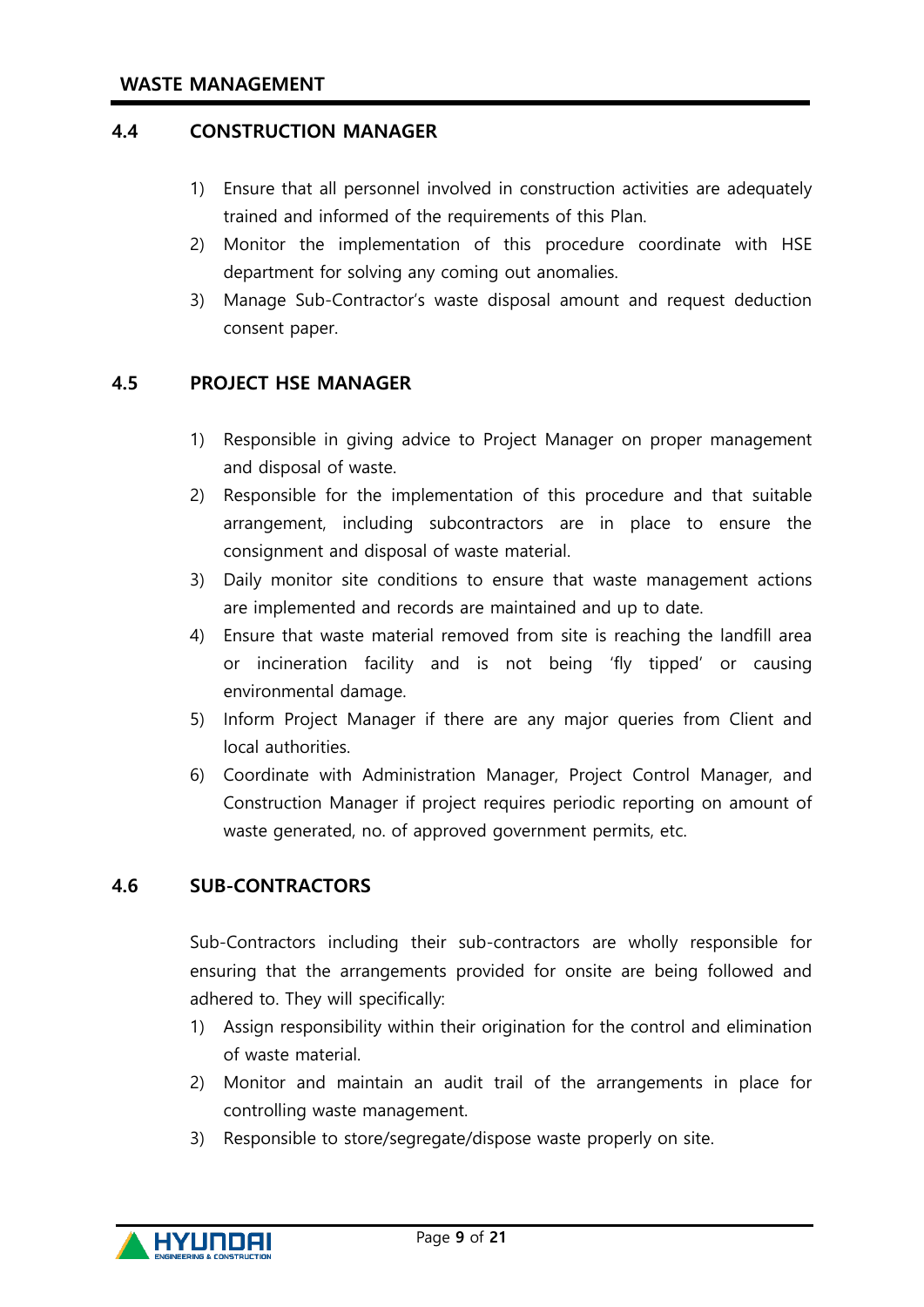## <span id="page-9-0"></span>5. INSTRUCTIONS

#### <span id="page-9-1"></span>5.1 WASTE IDENTIFICATION AND CLASSIFICATION

Waste generated during the construction activities shall be identified, quantified and classified as follows:

#### <span id="page-9-2"></span>5.1.1 CLASS I (HAZARDOUS WASTE)

Waste that constitutes a high degree of hazard to public health and the environment and include flammable, corrosive, reactive, toxic, radioactive, infectious, carcinogenic, mutagenic or teratogenic materials.

#### <span id="page-9-3"></span>5.1.2 CLASS II (BIODEGRADABLE OR CHEMICALLY DECOMPOSABLE WASTE)

Non-hazardous solid waste and sludge which are biologically or chemically decomposable in the natural environment. Examples include paper, digested sewage, animal wastes, garbage and other putrescible wastes and wood.

#### <span id="page-9-4"></span>5.1.3 CLASS III (NON-HAZARDOUS-INERT WASTE)

- 1) Non-hazardous waste that is not biologically or chemically active in the natural environment. Examples include glass, most plastics, rubber products and construction debris.
- 2) Inert wastes may be further classified into recyclables, reusable construction wastes and non-reusable construction waste.

#### <span id="page-9-5"></span>5.2 WASTE SEGREGATION

- 1) Waste generated during the construction will be properly segregated according to waste classification.
- 2) Appropriate and sufficient bins/skips/container will be provided in designated areas or where required around construction areas, offices and accommodations.

#### <span id="page-9-6"></span>5.3 WASTE LABELING AND SIGNAGE

1) Waste bins/skips/container will be properly labeled according to waste classification.

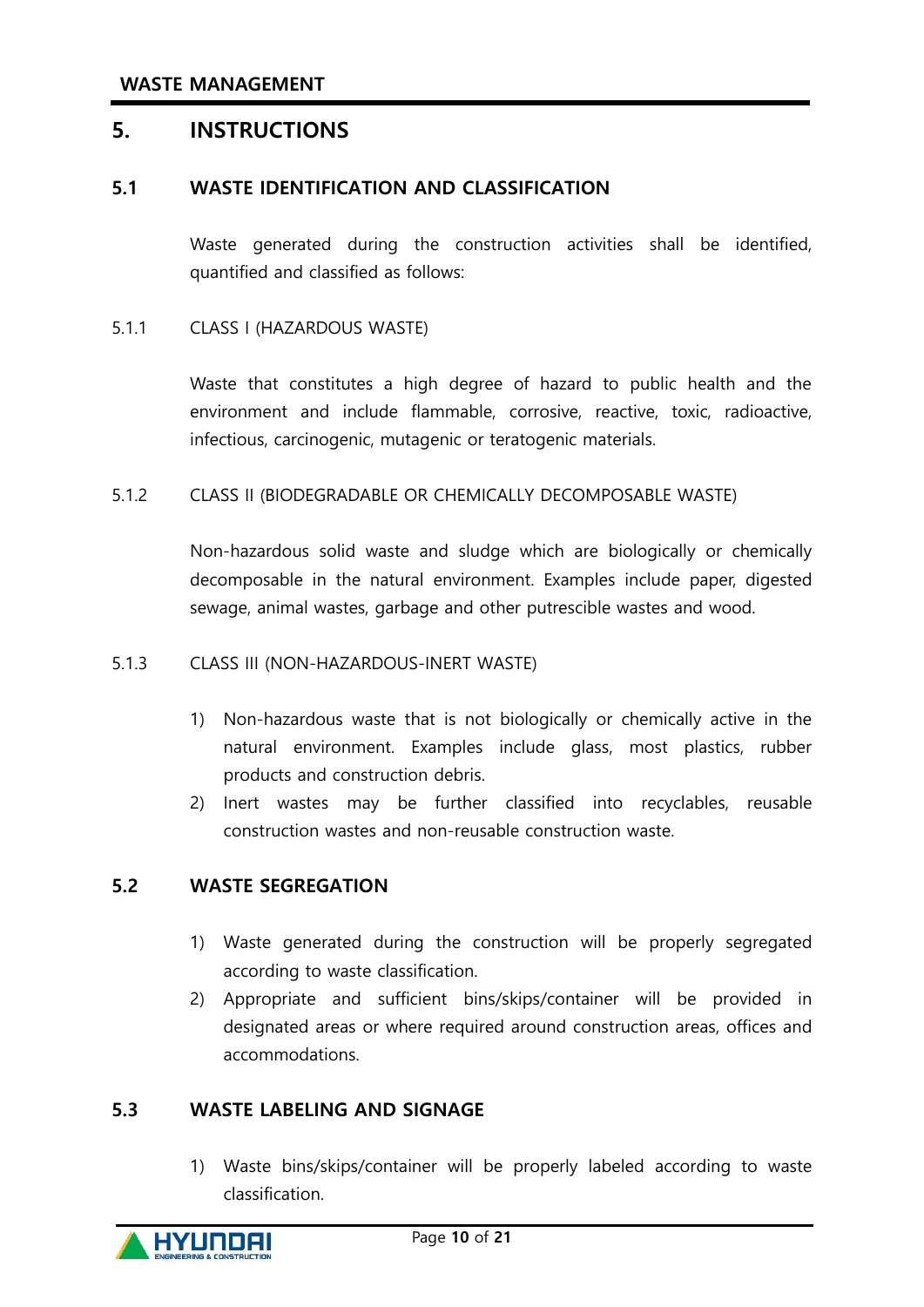- 2) Temporary garbage/plastic bags will be properly color coded according to waste.
- 3) Temporary waste storage will be properly signed for demarcation of waste according to waste classification.

## <span id="page-10-0"></span>5.4 WASTE TEMPORARY STORAGE

- 1) A temporary storage area shall be designated on a location assigned or agreed with the Client.
- 2) This area shall have fence and adequate space to accommodate the temporary storage of the segregated construction waste.

## <span id="page-10-1"></span>5.5 WASTE DISPOSAL

- 1) Approved waste contractor shall be appointed for the removal and disposal of hazardous and solid waste to designated incineration and landfill areas. (See the Corporate Procedure 'HSE Management of Sub-Contractors and Vendors' HTS-SCS-HSEI-EG-05).
- 2) All segregated waste shall be removed from site on a frequency depending on site regulation or local law regulations.
- 3) Frequency of removal/collection shall be increased when there is an increase in the waste produced on site.

## <span id="page-10-2"></span>5.6 WASTE RECYCLE/REUSE

1) Waste recycle/reuse will be considered where it is appropriate to waste materials such as formwork timber, paper, plastic, waste water and metal waste/scrap.

#### <span id="page-10-3"></span>5.7 TRAINING AND COMMUNICATION

- 1) All personnel will be trained during Project HSE Induction Training regarding the proper handling, segregation, labelling, storage and disposal of waste.
- 2) All personnel who will be involved in waste handling shall be provided training with basic and/or specific information about most significant issues related to waste management.

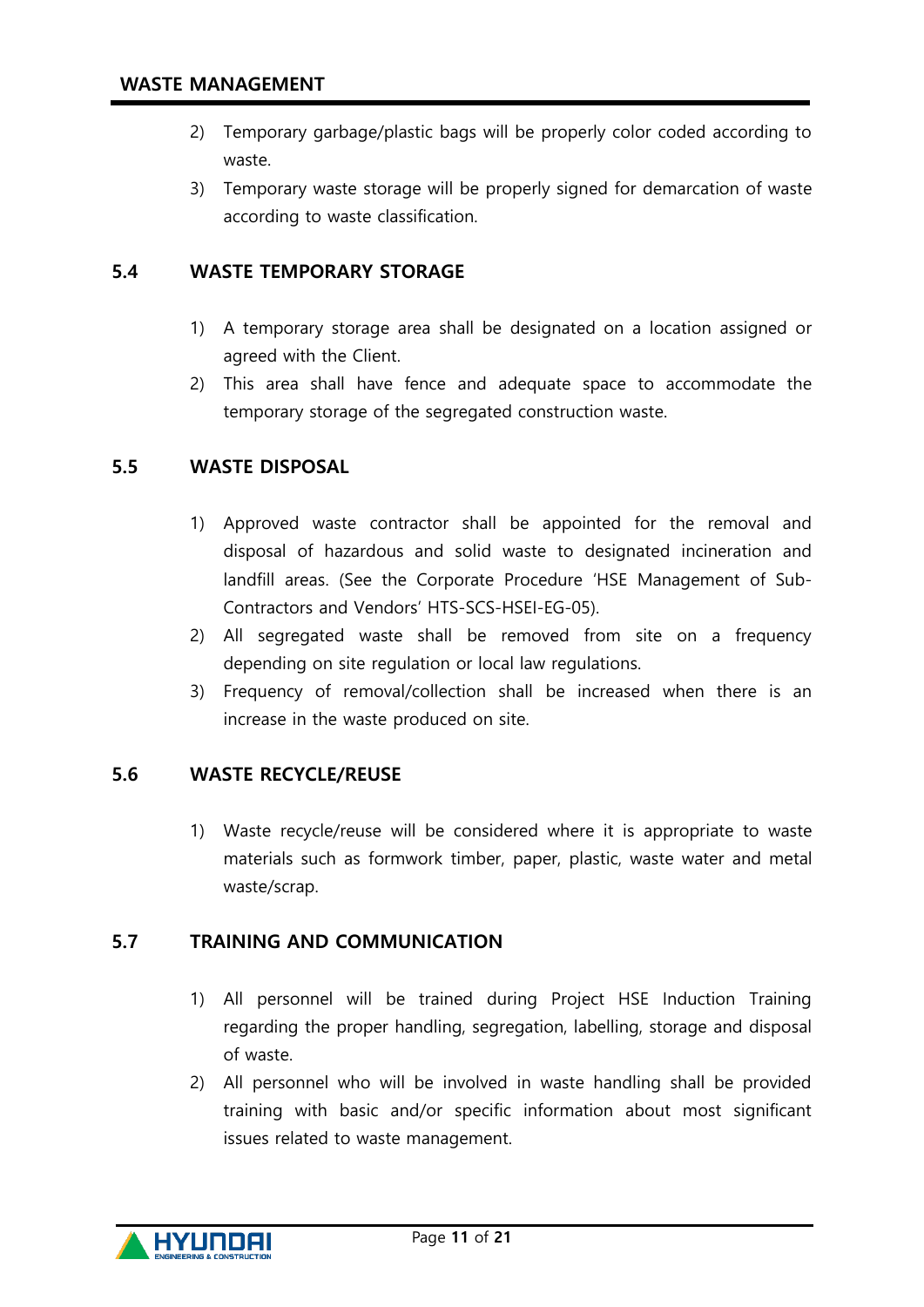3) During toolbox meeting, each Supervisor/Foreman shall inform, communicate and train his employees about the application of this procedure.

## <span id="page-11-0"></span>5.8 RECORDS

- 1) The waste generation, storage and disposal will be recorded throughout the construction period.
- 2) Movements of waste will be logged. Waste manifest and records shall be kept and filed and made available upon request. (Refer to Annexes 8.1  $\sim$ 8.3 Waste Logs)
- 3) Monitoring and inspection of these records will form part of HSE audit program.

# <span id="page-11-1"></span>6. WASTE SPECIFIC CONTROL ACTION

## <span id="page-11-2"></span>6.1. EXCAVATED INERT MATERIALS

- 1) Excavated materials are not considered likely to cause adverse impacts, since they may be possible to be used as reclamation fill, which is considered a useful reuse of the material. Any uncontaminated inert material may be delivered to public fill site.
- 2) Surplus excavated material, quarry overburden, rock rejected for aggregate, aggregate surplus to the requirements and the like shall not be discarded indiscriminately.
- 3) Different types of surplus excavated materials shall be deposited separately in the spoil dumps designated for the purpose outside the project site.

## <span id="page-11-3"></span>6.2. CONSTRUCTION AND DEMOLITION WASTE

- 1) Careful planning and good site management can minimize over ordering and waste of materials such as concrete, mortars and cement groups. If feasible, the noise enclosure shall be designed so that the materials are reusable after it has been dismantled and removed.
- 2) The design of formwork could maximize the use of standard wooden panels so that high reuse levels can be achieved. Alternatives such as steel formwork or plastic facing could be considered to increase the potential for reuse.

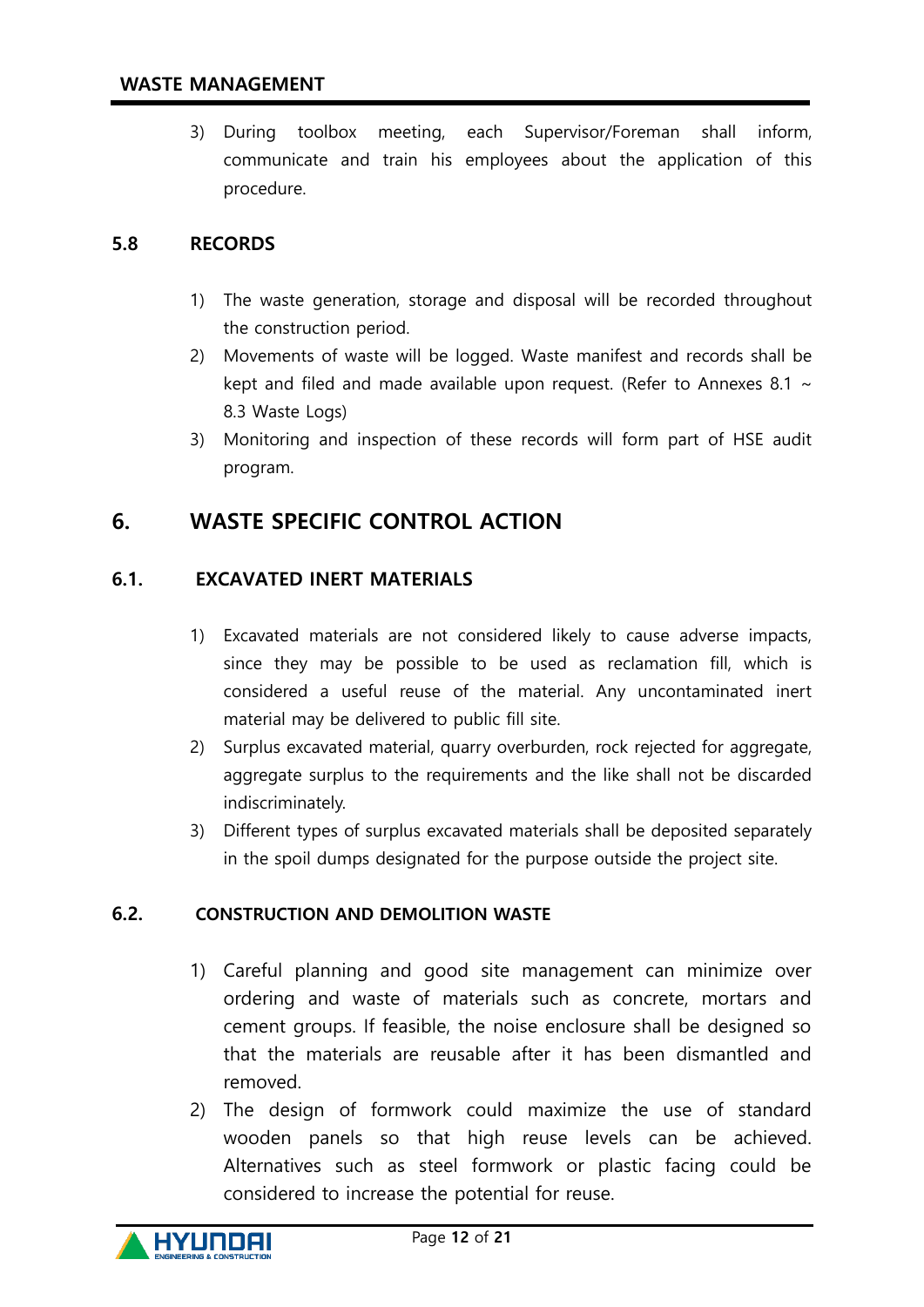3) Disposal of construction waste can either be at a specified landfill, or a public dump.

#### <span id="page-12-0"></span>6.3. WASTE FROM VESSELS (DREDGERS, BARGES, BOATS, ETC.)

- 1) All the construction vessels are equipped with wastewater and solid waste handling facilities.
- 2) There will be no disposal of waste into the aquatic environment.
- 3) Oily wastewater and soil contaminated material generated from the construction machinery during the construction activities will be collected and transferred back on shore for treatment/disposal.
- 4) Solid construction wastes generated during offshore construction works will be collected and transferred onshore for disposal onshore.
- 5) Sanitary sewage on vessels and ships used in the marine construction works will be collected in marine sanitation devices. This waste will be disposed of in an approved sewage disposal system onshore or discharged to the sea after treatment if meet the discharging standards.

#### <span id="page-12-1"></span>6.4. HAZARDOUS (CHEMICAL) WASTE

- 1) For the process which generates chemical waste, it may be possible to fine alternatives which generate reduced quantities or even no chemical waste, or less dangerous types of chemical waste. The management of hazardous waste causes number of problems in practice.
- 2) The wide range of materials and chemicals involved such as oil, lubricants, cutting oils, sludge, paints, etc. Hazardous waste shall be identified, classified, handled and disposed of safely.
	- Types of hazardous waste:
		- a) Fuel, waste oil, paints and contaminated material with oil;
		- b) Sludge contaminated with heavy metals;
		- c) Corrosives, including acids and alkalis;
		- d) Other hazardous substances.
	- Containers used for the storage of chemical wastes shall;
		- a) Be suitable for the substance they are holding, resistant to corrosion, maintained in a good condition, and securely closed;
		- b) Display a label. Proper labeling is essential.
	- The storage area for chemical waste shall;
		- a) Be clearly labeled and used solely for the storage of chemical waste;

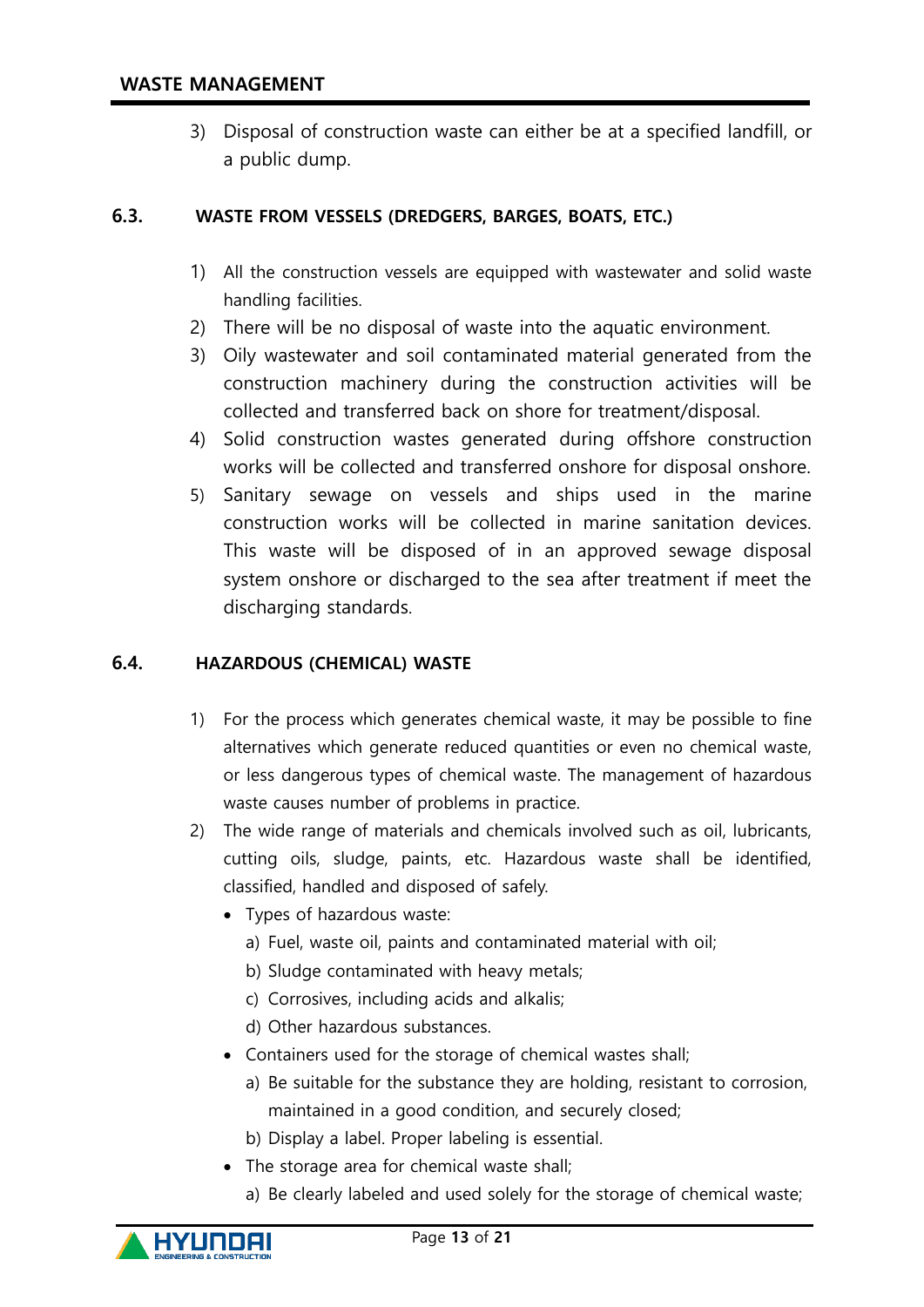- b) Be enclosed on at least 3 sides;
- c) Have an impermeable floor and bundling, of capacity to accommodate 110% of the volume of the largest container or 20% by volume of the chemical waste stored in that area, whichever is the greatest;
- d) Have adequate ventilation;
- e) Be covered to prevent rainfall entering (water collected within the bound must be tested and disposed as chemical waste if necessary);
- f) Be arranged such as to separate incompatible materials.
- Disposal of chemical waste shall;
	- a) Treated by a licensed waste collector;
	- b) Be to a facility licensed to receive chemical waste, such as the chemical waste treatment facility (which offers both a chemical waste collection service and supply the necessary storage containers);
	- c) Hazardous and toxic waste shall not be disposed of on the seawater;
	- d) Hazardous waste shall be removed from the site property within 60 days;
	- e) Hazardous waste shall not be dumped onto the ground, into storm sewers or seawater, or into sanitary sewer system.

## <span id="page-13-0"></span>6.5. MEDICAL WASTE

- 1) Medical waste is generated in the diagnosis, treatment, or immunization of human beings. These includes but not limited to:
	- Blood soaked bandages;
	- Discarded surgical gloves;
	- Discarded surgical instruments;
	- Discarded needles used to give shots or draw blood;
	- Discarded lancets.
- 2) Sharps containers will be provided in the medical facilities (for syringes, suturing kits and needles) and also clearly identified bagging for infectious or contaminated items.
- 3) Appointment of approved contractor for the removal of hazardous (medical) and solid waste to an approved government medical waste facility.

#### <span id="page-13-1"></span>6.6. FOOD (CATERING) WASTE

1) Catering wastes is divided into food waste and non-food waste.

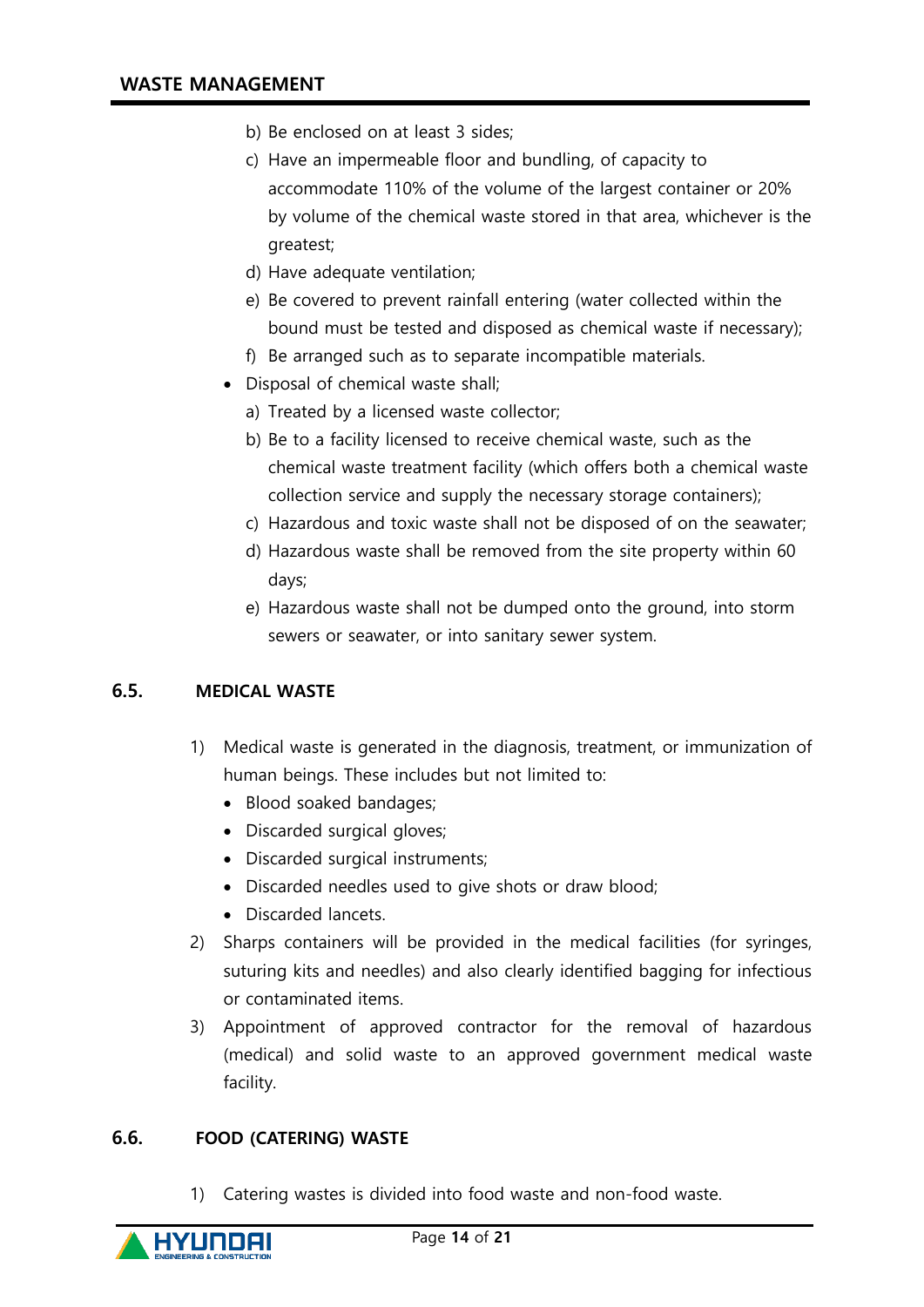- 2) Catering waste shall be collected and separated by personnel in the catering team and then transported by the licensed waste collector.
- 3) Food waste shall be daily removed from the kitchen.
- 4) Food waste shall always be contained in plastic bags for disposal to prevent pest like flies and rats e.g. from breeding.
- 5) Non-food waste (beverage cans, packing materials, etc.) shall be collected in separate containers.

## <span id="page-14-0"></span>6.7. GENERAL REFUSE

- 1) General refuse generated on-site shall be stored in enclosed bins or compaction units separate from construction and chemical waste. A reputable waste hauler shall be employed to remove general refuse from the site, separately from construction and chemical wastes, on a daily or every second day basis to minimize odor, pest and litter impacts. The burning of refuse on construction sites is prohibited.
- 2) General refuse is generated largely by food service activities on site, so reusable rather than disposable dishware shall be used if feasible. Aluminum cans are often recovered from the waste stream by individual collectors if they are segregated or easily accessible, so separate, labeled bins shall be provided if feasible.

## <span id="page-14-1"></span>7. REFERENCES

- 7.1 The Corporate Procedure, Control of Substances Hazardous to Health. (HTS-SCS-HSEI-EG-002).
- 7.2 The Corporate Procedure, HSE Management of Sub-Contractors and Vendors. (HTS-SCS-HSEI-EG-005).
- 7.3 Corporate e-Letter "HDEC-HSEI-2015-2673, Implementation of improved environmental work R&R dated 22 June 2015."

## <span id="page-14-2"></span>8. ANNEX

- 8.1 Waste Log (Non-Hazardous Waste)
- 8.2 Waste Log (Hazardous Waste)
- 8.3 Hazardous/Non-Hazardous Waste Consignment Log
- 8.4 Improvement Scheme of Environmental Work R&R
- 8.5 Waste Management Flowchart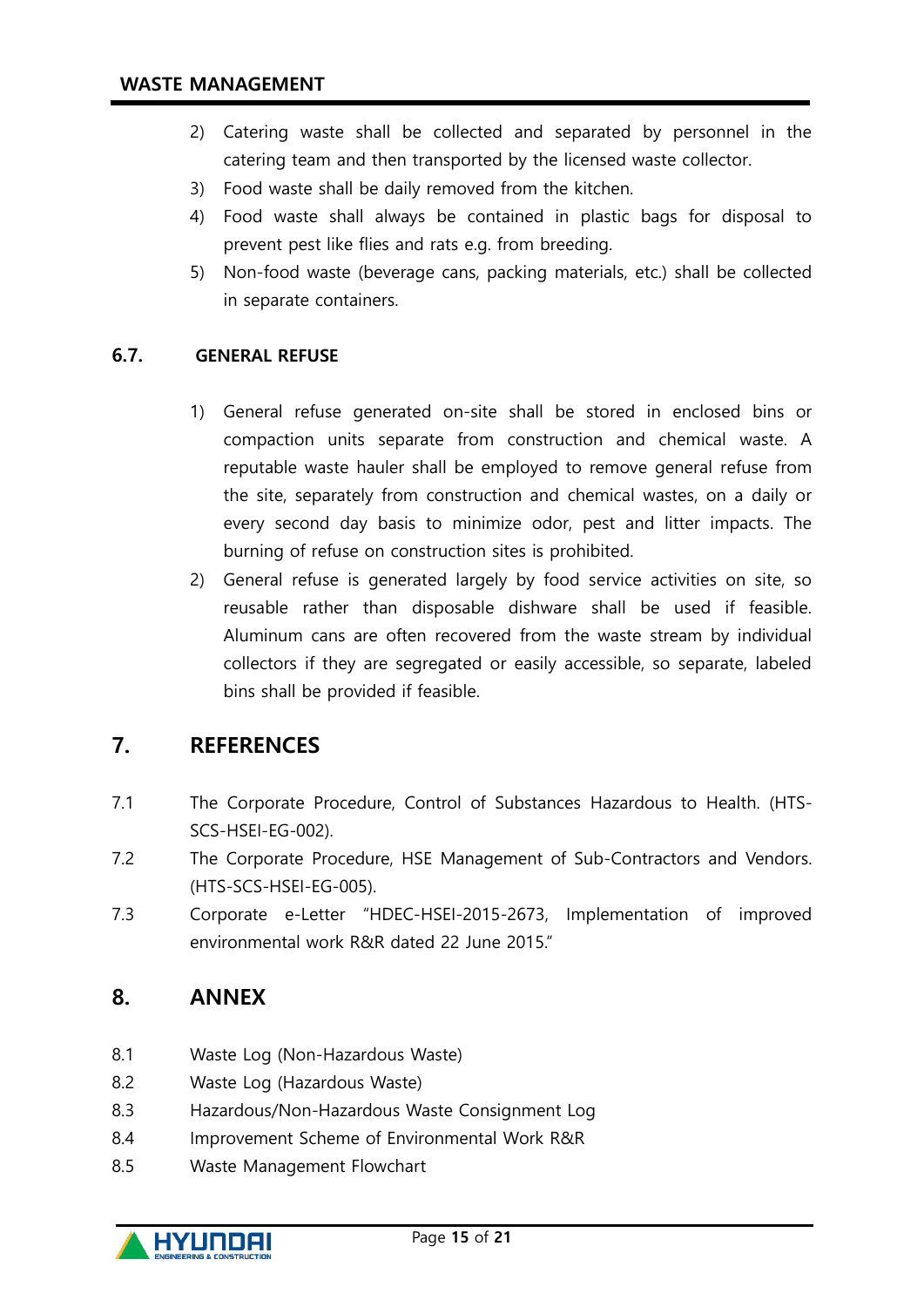# [ANNEX 8.1] WASTE LOG (NON-HAZARDOUS WASTE)

## WASTE LOG

(Non-Hazardous Waste)

<span id="page-15-0"></span>

| Area                           |                                   | Checked by:     |                 |                |                |         |  |  |
|--------------------------------|-----------------------------------|-----------------|-----------------|----------------|----------------|---------|--|--|
| Waste Custodian Tel. No.       |                                   |                 |                 | Name           |                |         |  |  |
| Contractor Tel. No.            |                                   |                 | Signature       |                |                |         |  |  |
| Origin of Waste<br>Designation |                                   |                 |                 |                |                |         |  |  |
| Name of Waste Stream           | Qty. of Waste Unit<br>(No. / Kg.) | Date Dispatched | Time Dispatched | Vehicle Number | Disposal Point | Remarks |  |  |
| AQUEOUS WASTE                  |                                   |                 |                 |                |                |         |  |  |
| Sewage Effluent - Untreated    |                                   |                 |                 |                |                |         |  |  |
| Hydro test Water               |                                   |                 |                 |                |                |         |  |  |
| Sewage Sludge                  |                                   |                 |                 |                |                |         |  |  |
| SOLID WASTE                    |                                   |                 |                 |                |                |         |  |  |
| Domestic Refuse                |                                   |                 |                 |                |                |         |  |  |
| Industrial Refuse              |                                   |                 |                 |                |                |         |  |  |
| <b>GASEOUS WASTE</b>           |                                   |                 |                 |                |                |         |  |  |
| Exhaust Stack                  |                                   |                 |                 |                |                |         |  |  |
| Refrigerant                    |                                   |                 |                 |                |                |         |  |  |
| Fire Fighting Agent            |                                   |                 |                 |                |                |         |  |  |
| <b>FUGITIVE GASES</b>          |                                   |                 |                 |                |                |         |  |  |
| Any other Waste                |                                   |                 |                 |                |                |         |  |  |

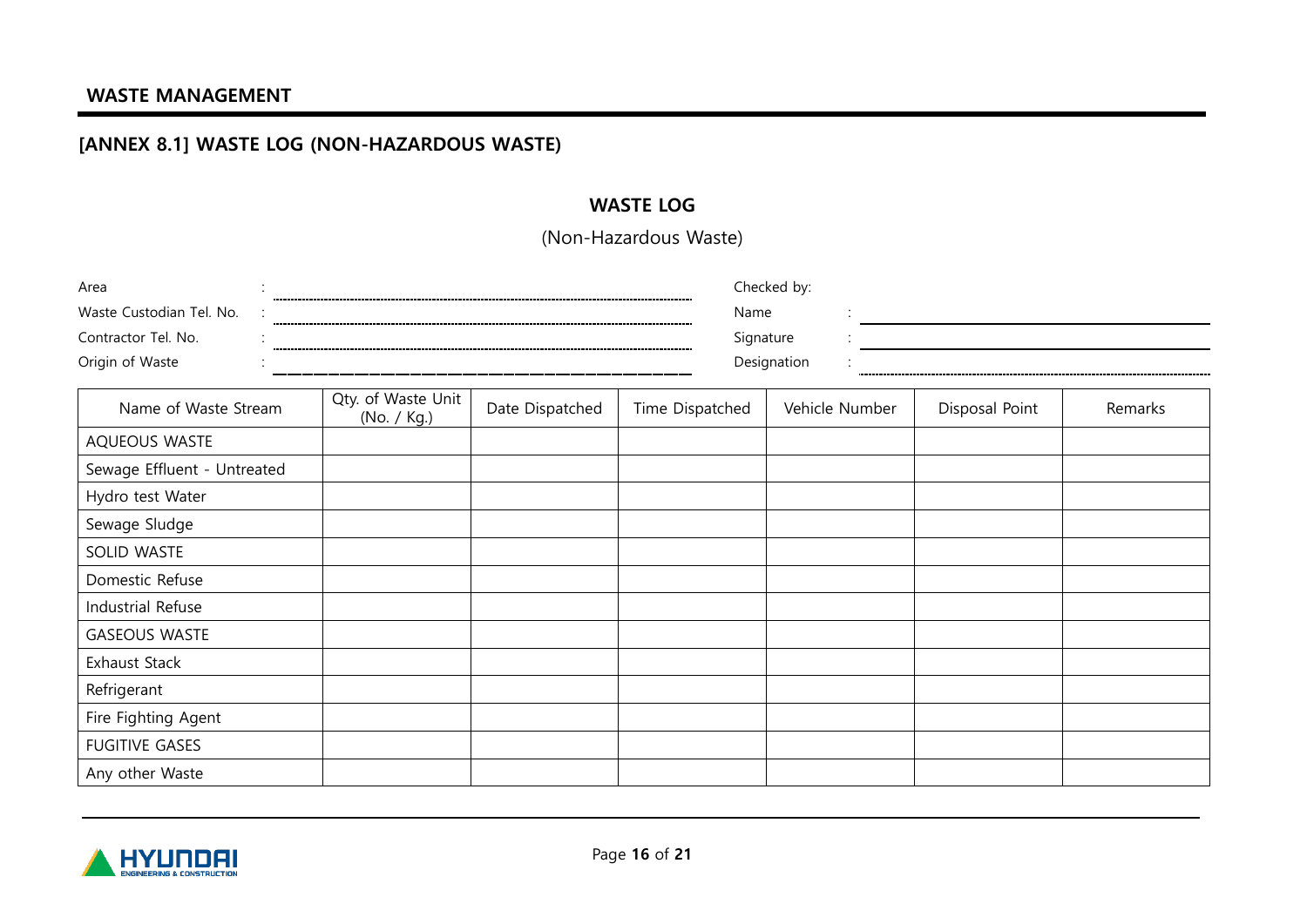# [ANNEX 8.2] WASTE LOG (HAZARDOUS WASTE)

## WASTE LOG

(Hazardous Waste)

| Area                     | ------------------- | Checked bv: |  |
|--------------------------|---------------------|-------------|--|
| Waste Custodian Tel. No. |                     | Name        |  |
| Contractor Tel. No.      | ------------------- | Signature   |  |
| Origin of Waste          |                     | Designation |  |

<span id="page-16-0"></span>

| Name of Waste Stream    | Qty. of Waste<br>Unit (No./Kg.) | Date<br>Dispatched | Time<br>Dispatched | Consignment<br>Note No. | Vehicle<br>Number | Disposal<br>Point | Date of<br><b>Waste Received</b> | Remarks |
|-------------------------|---------------------------------|--------------------|--------------------|-------------------------|-------------------|-------------------|----------------------------------|---------|
| Waste Chemicals         |                                 |                    |                    |                         |                   |                   |                                  |         |
| Waste Lubricant         |                                 |                    |                    |                         |                   |                   |                                  |         |
| Oil Sand                |                                 |                    |                    |                         |                   |                   |                                  |         |
| Tank & Other Sludge     |                                 |                    |                    |                         |                   |                   |                                  |         |
| <b>Batteries</b>        |                                 |                    |                    |                         |                   |                   |                                  |         |
| <b>Tires</b>            |                                 |                    |                    |                         |                   |                   |                                  |         |
| Oil Drums (empty)       |                                 |                    |                    |                         |                   |                   |                                  |         |
| Asbestos (Brake Lining) |                                 |                    |                    |                         |                   |                   |                                  |         |
| Clinical Waste          |                                 |                    |                    |                         |                   |                   |                                  |         |

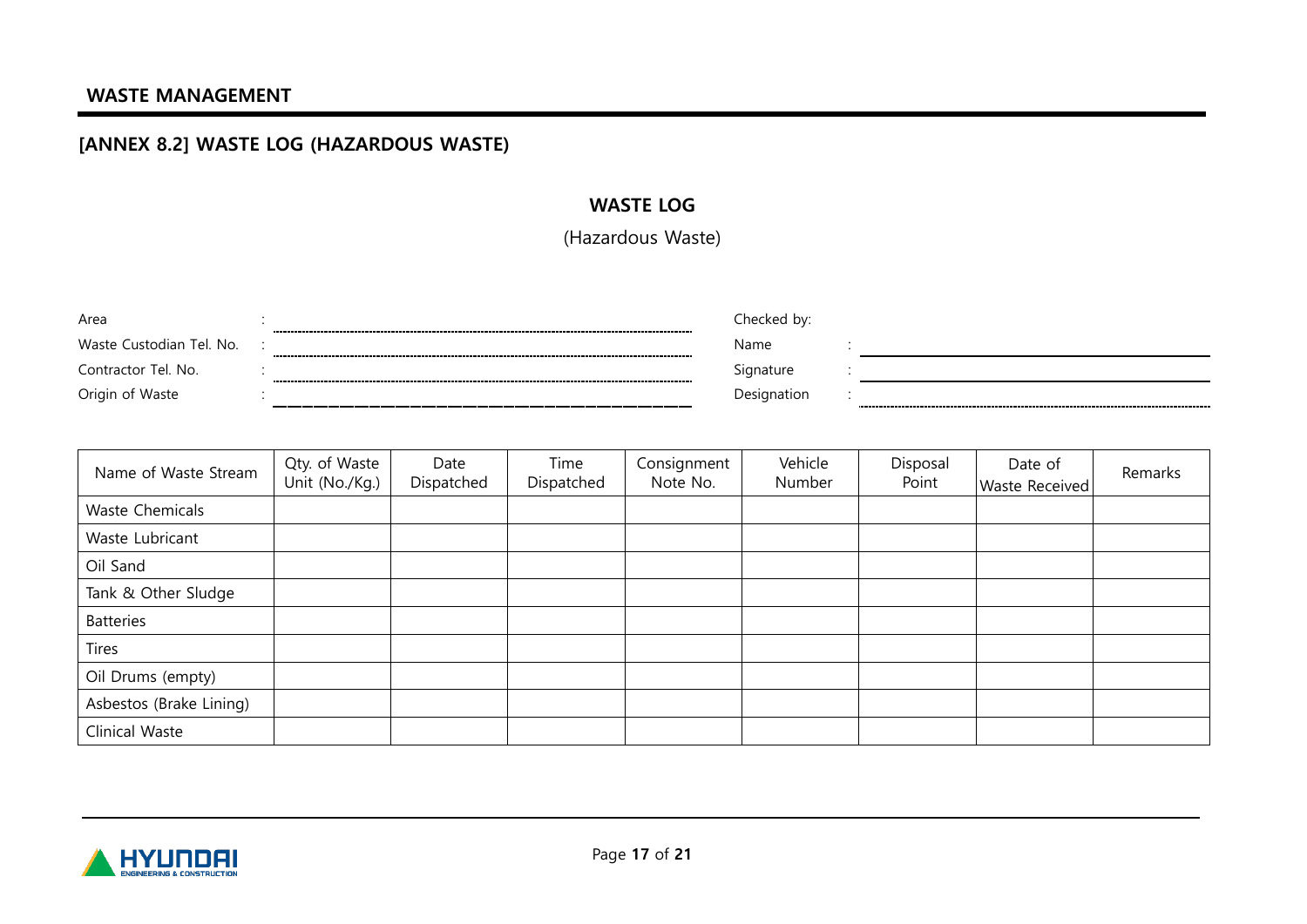# <span id="page-17-0"></span>[ANNEX 8.3] HAZARDOUS/NON-HAZARDOUS CONSIGNMENT LOG

## HAZARDOUS/NON HAZARDOUS WASTE CONSIGNMENT NOTE

| <b>Waste Details</b>           |                     |               |                            |  |  |  |
|--------------------------------|---------------------|---------------|----------------------------|--|--|--|
| Location:                      |                     |               |                            |  |  |  |
|                                |                     | or            |                            |  |  |  |
| <b>Waste Originator</b>        |                     |               |                            |  |  |  |
| Name:                          |                     |               |                            |  |  |  |
| Date Dispatched :              |                     |               |                            |  |  |  |
| Disposal Site:                 |                     |               |                            |  |  |  |
|                                |                     |               |                            |  |  |  |
| <b>Waste Transporter</b>       |                     |               |                            |  |  |  |
| Name:                          |                     |               |                            |  |  |  |
|                                |                     |               |                            |  |  |  |
| Time Start:                    |                     |               |                            |  |  |  |
|                                | Signature:          |               |                            |  |  |  |
| <b>Waste Disposal Facility</b> |                     |               |                            |  |  |  |
| Site Name:                     |                     | Location:     |                            |  |  |  |
| Date Received :                |                     |               |                            |  |  |  |
| Name of Guard:                 |                     |               |                            |  |  |  |
|                                |                     |               |                            |  |  |  |
| Distribution:                  |                     |               |                            |  |  |  |
| Copy: Originator               | Copy: Disposal Site |               | Copy: Return to Originator |  |  |  |
|                                |                     | Page 18 of 21 |                            |  |  |  |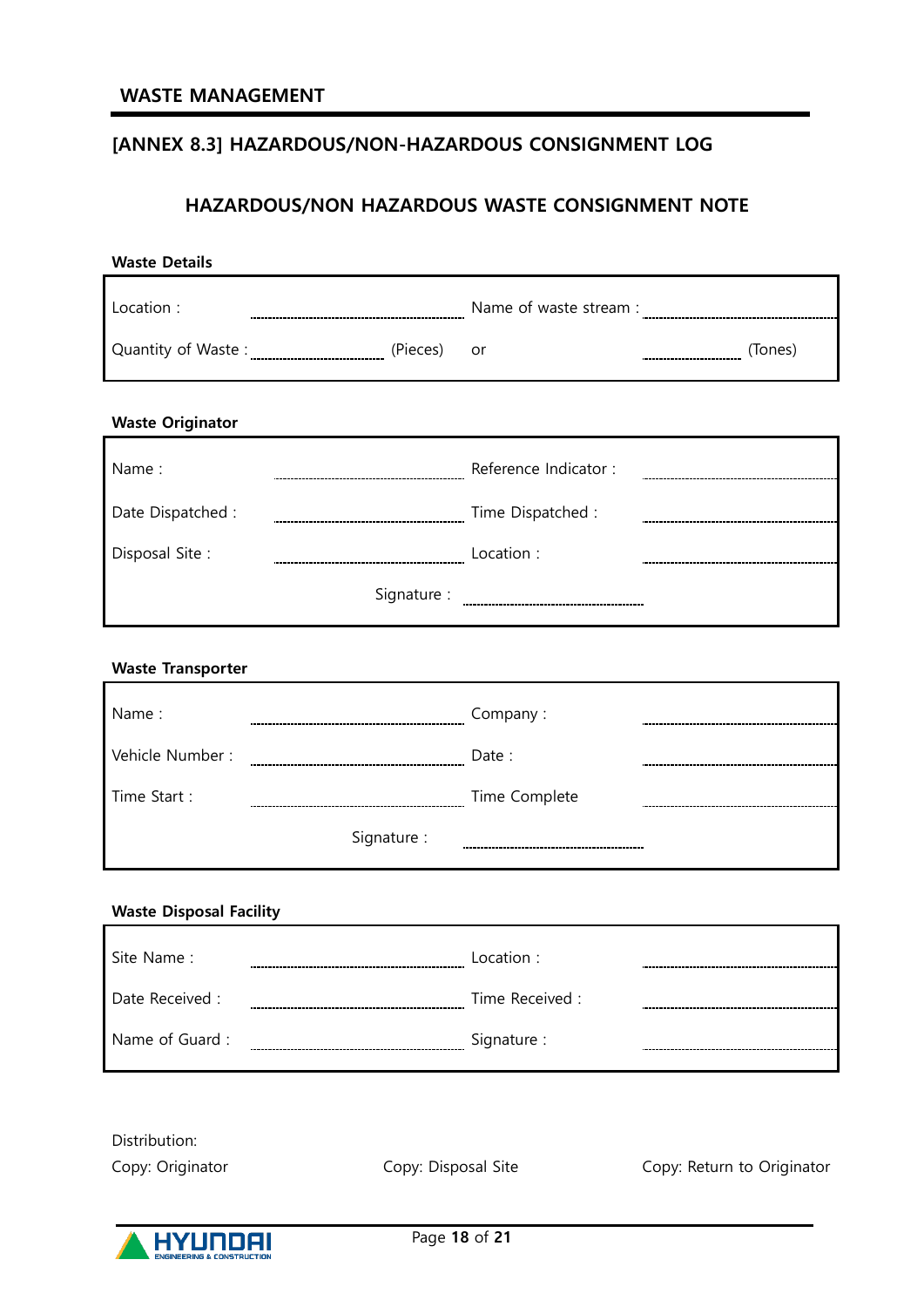## <span id="page-18-0"></span>[ANNEX 8.4] IMPROVEMENT SCHEME OF ENVIRONMENTAL WORK R&R

| Classification                      |                    |                                                                 | Environmental R & R   | <b>Remark</b>                    |                                              |
|-------------------------------------|--------------------|-----------------------------------------------------------------|-----------------------|----------------------------------|----------------------------------------------|
|                                     |                    |                                                                 | <b>Responsibility</b> | <b>Support</b>                   |                                              |
| Works related to<br>Government/     |                    | <b>Environmental Permit by</b><br>Government for Works          | Project Control       |                                  | Works related to Government                  |
|                                     |                    | Management/Report of Energy<br>Usage                            | Administration        | Project Control                  | Result of Energy Usage                       |
| Client                              |                    | Works related to Environmental<br>Impact Assessment             | Project Control       | Construction                     | Document works                               |
|                                     |                    | Works related to Environmental<br>systems (ISO 14001, ISO 5001) | Project Control       | Construction                     |                                              |
| PRO(Public<br>Relation Officer)     |                    | Response to civil complaints                                    | Administration        | Project Control/<br>Construction |                                              |
| works related to<br>civil complaint |                    | Response to environmental reporters<br>and public official      | Construction          | Project Control/<br>Construction |                                              |
|                                     |                    | Response to environmental<br>inspection by external authorities | Construction          | Project Control/<br>Construction |                                              |
|                                     |                    | Wheel washing machine                                           | Construction          |                                  |                                              |
|                                     | Dust               | Sprinkler truck management                                      | Construction          | Administration                   |                                              |
|                                     | Control            | Dustproof net management                                        | Construction          |                                  |                                              |
|                                     |                    | Other dustproof facilities                                      | Construction          |                                  | Works related to construction                |
|                                     |                    | General noise measurement                                       | Construction          | <b>Project Control</b>           | execution                                    |
|                                     | Noise              | Blasting noise & vibration<br>measurement                       | Construction          | Project Control                  |                                              |
|                                     | Control            | Other facilities of noise &<br>vibration control                | Construction          | <b>Project Control</b>           |                                              |
| Environ                             |                    | Sewage disposal facilities<br>(sewage treatment / septic tank)  | Administration        | Construction                     | Sewage treatment facilities / Septic<br>tank |
| mental<br><b>Works</b>              | Water              | Groundwater management                                          | Construction          | Administration                   | Works related to construction<br>execution   |
| in Site                             | quality<br>Control | Slit protector management                                       | Construction          |                                  |                                              |
|                                     |                    | Settling pond management                                        | Construction          |                                  |                                              |
|                                     |                    | Other prevention facilities of<br>water pollution               | Construction          |                                  |                                              |
|                                     |                    | Sub-contracting (Contract)                                      | Administration        | <b>Project Control</b>           |                                              |
|                                     | Waste              | Waste management in Site                                        | Construction          |                                  | Works related to construction<br>execution   |
|                                     | Manage             | Document works related to<br>waste management                   | Project Control       |                                  | Document works                               |
|                                     | ment               | Payment management                                              | Administration        | Project Control                  | Works related to Payment                     |
|                                     |                    | Deduction of subcontractor's<br>payment                         | Administration        | Construction                     |                                              |

#### Improvement Scheme of Environmental R&R in the Sites

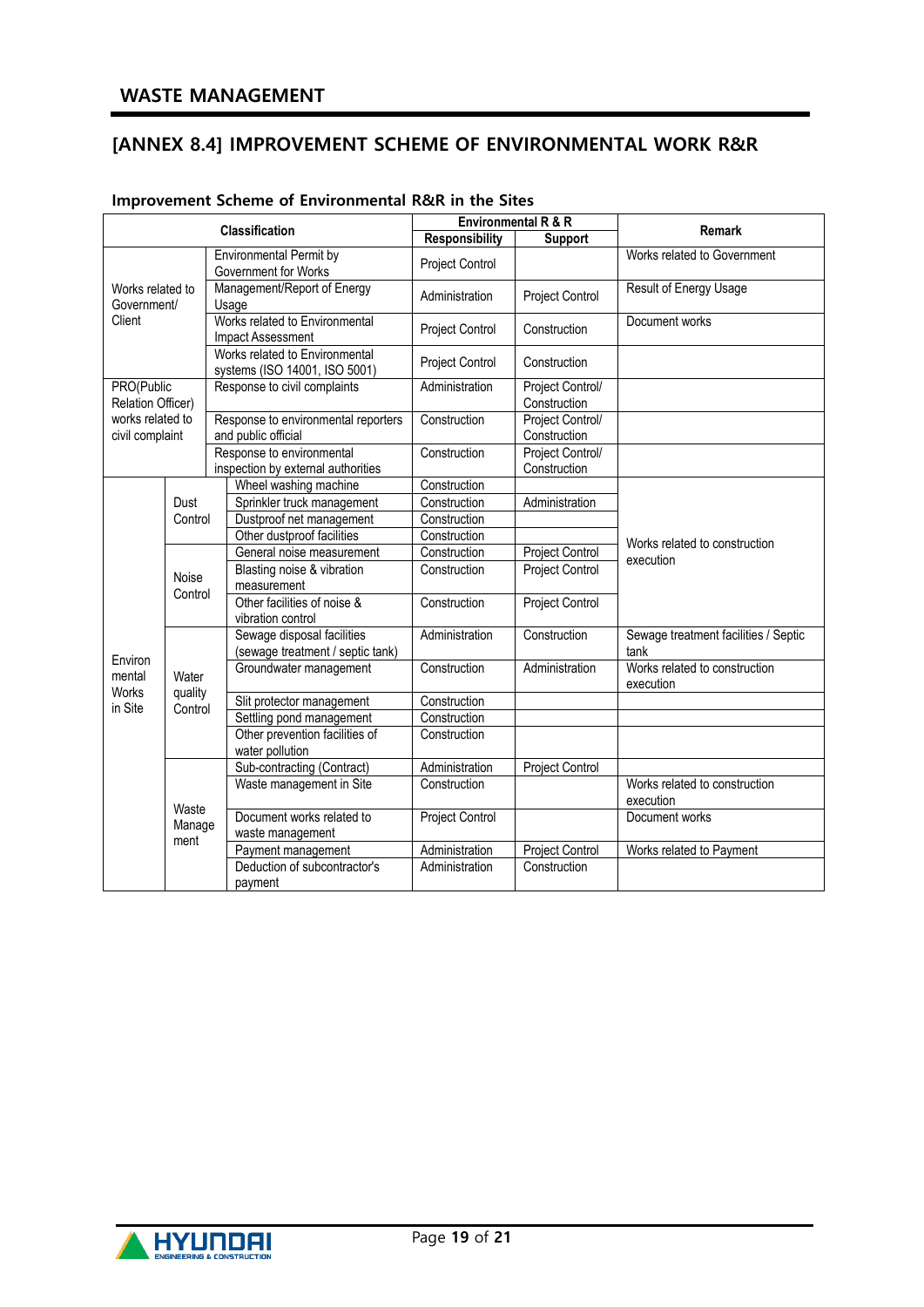#### Details on Site Environmental Tasks R&R

 $\bullet$  : Responsible  $\Delta$  : Support

|                      |                             | <b>Environmental Task R&amp;R</b>                              |                    |              |                |                                                                                                                                                         |
|----------------------|-----------------------------|----------------------------------------------------------------|--------------------|--------------|----------------|---------------------------------------------------------------------------------------------------------------------------------------------------------|
|                      |                             | Classification                                                 | Project<br>Control | Construction | Administration | <b>Main Tasks</b>                                                                                                                                       |
|                      | for Works                   | Environmental permit by Government                             |                    |              |                | Get work permit by Government for Dust,<br>Noise, Waste, Sewage treatment facilities,<br>Ground water management, etc.                                  |
| Works<br>related to  |                             | Management/Report of Energy Usage                              | Δ                  |              |                | Input energy performance into HPMS                                                                                                                      |
| Government<br>Client | Assessment                  | Works related to Environmental Impact                          |                    | Δ            |                | Records management of environmental<br>impact assessment                                                                                                |
|                      |                             | Works related to Environmental<br>systems(ISO 14001, ISO 5001) |                    | Δ            |                | Operation of Environmental systems - ISO<br>14001 (Environmental Management Syste<br>ISO 5001 (Energy Management System)                                |
| External             |                             | Response to civil complaints                                   | Δ                  | Δ            |                | PRO (Public Relation Officer) work related<br>to civil complaints on environment issues<br>(Noise, vibration, dust, etc.)                               |
| <b>Business</b>      | public official             | Response to environmental reporters ar                         | Δ                  |              |                | Response to environmental reporters and<br>public officials                                                                                             |
|                      |                             | Response to environmental inspection b<br>external authorities | Δ                  |              |                | Response to environmental inspection by<br>Head Office, External Authorities and Clier                                                                  |
|                      |                             | Wheel washing machine                                          |                    |              |                | Installation, operation and dismantlement<br>wheel washing machine                                                                                      |
|                      | Dust<br>Control             | Sprinkler truck management                                     |                    |              | Δ              | Rental contract and operation of sprinkler<br>truck                                                                                                     |
|                      |                             | Dustproof net management                                       |                    |              |                | Management of dustproof net on open<br>storage yard, slope, etc.                                                                                        |
|                      |                             | Other dust-proof facilities                                    |                    |              |                | Facilities to manage dust control                                                                                                                       |
|                      | Noise<br>Control            | General noise measurement                                      | Δ                  |              |                | Measurement and record of noise during<br>general and machinery working                                                                                 |
|                      |                             | Blasting noise & vibration<br>measurement                      | Δ                  |              |                | Measurement and record of noise and<br>vibration during blasting working                                                                                |
|                      |                             | Other facilities of noise &<br>vibration control               | Δ                  |              |                | Facilities to manage the noise and vibratio<br>control                                                                                                  |
|                      |                             | Sewage disposal facilities                                     |                    | Δ            |                | Management of sewage treatment facilities<br>septic tank of temporary office & Site                                                                     |
| Site                 | Water<br>quality<br>Control | Groundwater management                                         |                    |              | Δ              | Measurement and management of ground<br>water quality                                                                                                   |
| Environment          |                             | Slit protector management                                      |                    |              |                | Installation, operation and dismantlement<br>slit preventor                                                                                             |
| <b>Tasks</b>         |                             | Settling pond management                                       |                    |              |                | Installation, operation and dismantlement<br>Settling pond                                                                                              |
|                      |                             | Other prevention facilities of<br>water pollution              |                    |              |                | Facilities to manage water quality and aqu<br>ecosystem                                                                                                 |
|                      |                             | Sub-contracting (Contract)                                     | Δ                  |              |                | Sub-contracting of waste company<br>(Comparison of quotation)                                                                                           |
|                      |                             | Waste management in Site                                       |                    |              |                | Collection, transport, storage of waste and<br>vehicle allocation management<br>Management to certain quantity of waste a<br><b>Deduction Agreement</b> |
|                      | Waste<br>Manage<br>ment     | Document works related to<br>waste management                  |                    |              | $\triangle$    | Supervision of proper disposal and relevar<br>document works<br>Cooperation with external Authorities & Cli                                             |
|                      |                             | Payment management                                             | Δ                  |              |                | Contract unit price and issuing quantity fro<br>calculation, confirmation, VAT and<br>provision of payment                                              |
|                      |                             | Deduction of subcontractor's<br>payment                        |                    | Δ            |                | Deduction of waste disposal costs from<br>payment of each subcontractor                                                                                 |